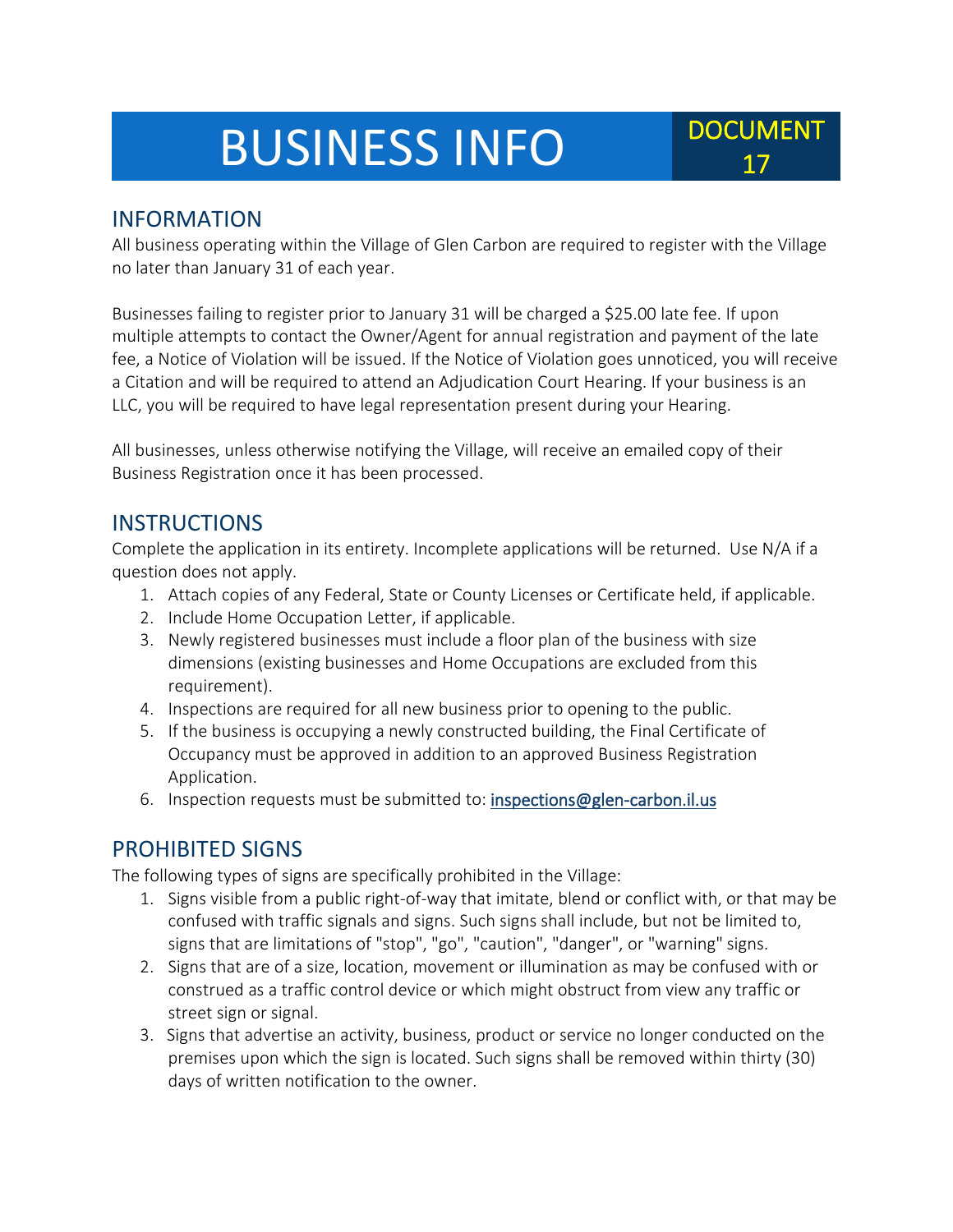- 4. Signs on public land, except those erected at the direction of or with the permission of an appropriate public authority.
- 5. Pennant signs.
- 6. Moving signs.
- 7. Strips or strings of lights used to call attention to a use or occupancy by outlining property lines, sales area, rooflines, doors, windows, wall edges, or other architectural features of a building site.

Exempted from this provision are:

a) lighting in residentially zoned districts displayed from November 1 through January 15; and

b) lights which are an integral architectural feature of the original design of a structure as approved by the Planning and Zoning Commission. (The use of exposed neon is governed by subsection H of this section.)

- 8. Snipe signs.
- 9. Unkempt or unsightly signs.
- 10. Roof signs.
- 11. Signs which project more than fourteen inches (14") from the face of the building.
- 12. Any sign structure which no longer supports a sign. Exempted from this subsection is a sign structure which is temporarily void of a sign due to a permitted alteration or repair. A sign permit or an application for a sign permit for this alteration or repair must be on file with the Department of Public Works and said alteration or repair must be completed within one month of the issuance of the approved sign permit.
- 13. Permanent or temporary window signs above the second floor, including lettering painted or applied to glass, and temporary promotional displays.
- 14. Portable signs, including sign walkers.
- 15. Billboards.
- 16. Light pole artwork signs.
- 17. Signs in the public right-of-way.
- 18. Any vehicle displaying permitted vehicular signs and representing a business operating within the Village limits shall park said vehicle behind the building in a designated parking space if said parking is available. In the event that no parking is available behind the building, then in that event said vehicle shall be parked behind the front building line within a properly designated parking space. Where such parking is not available, said vehicle shall be parked as far from the right-of-way and in the least visible area as possible.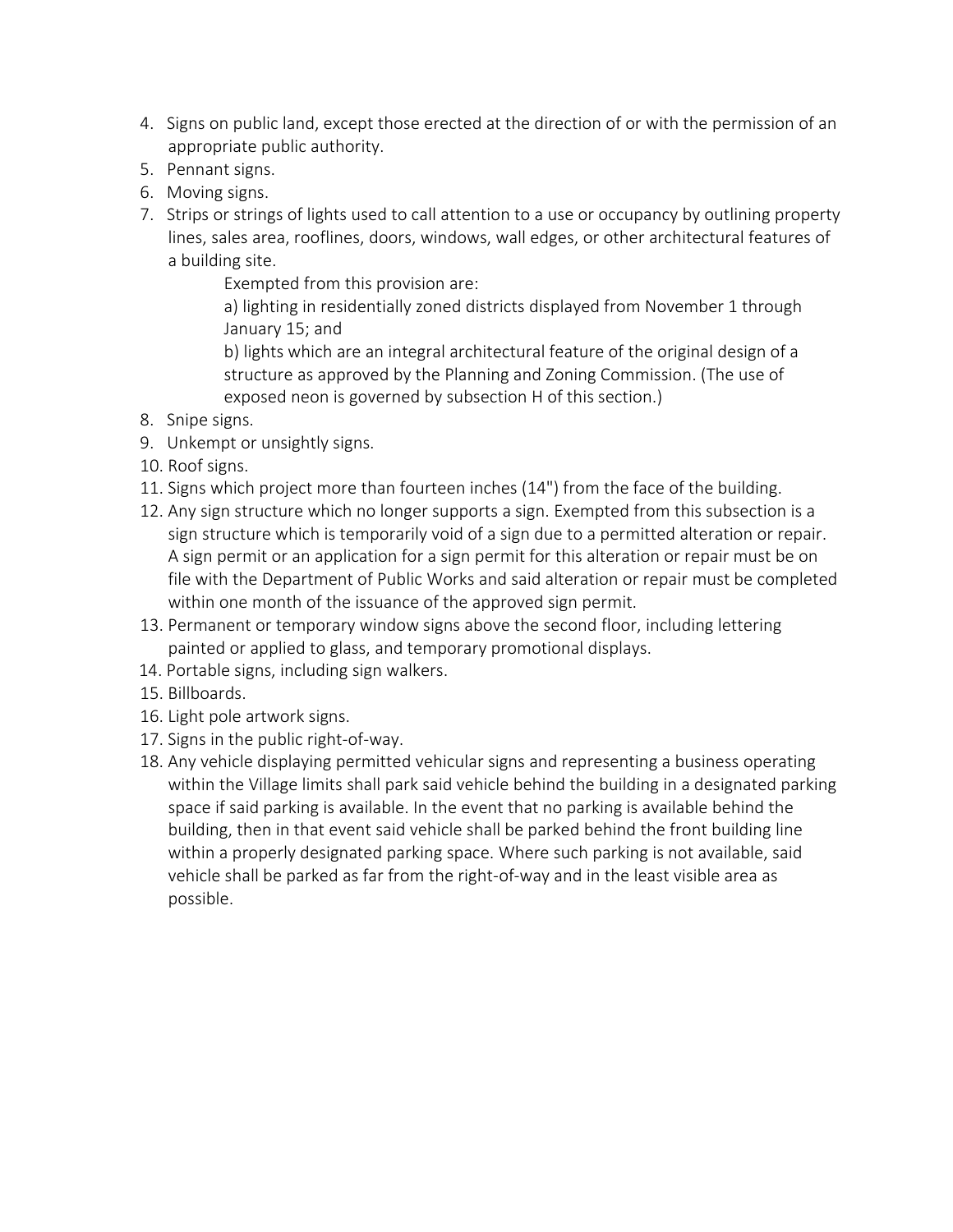# PROHIBITED SIGNS